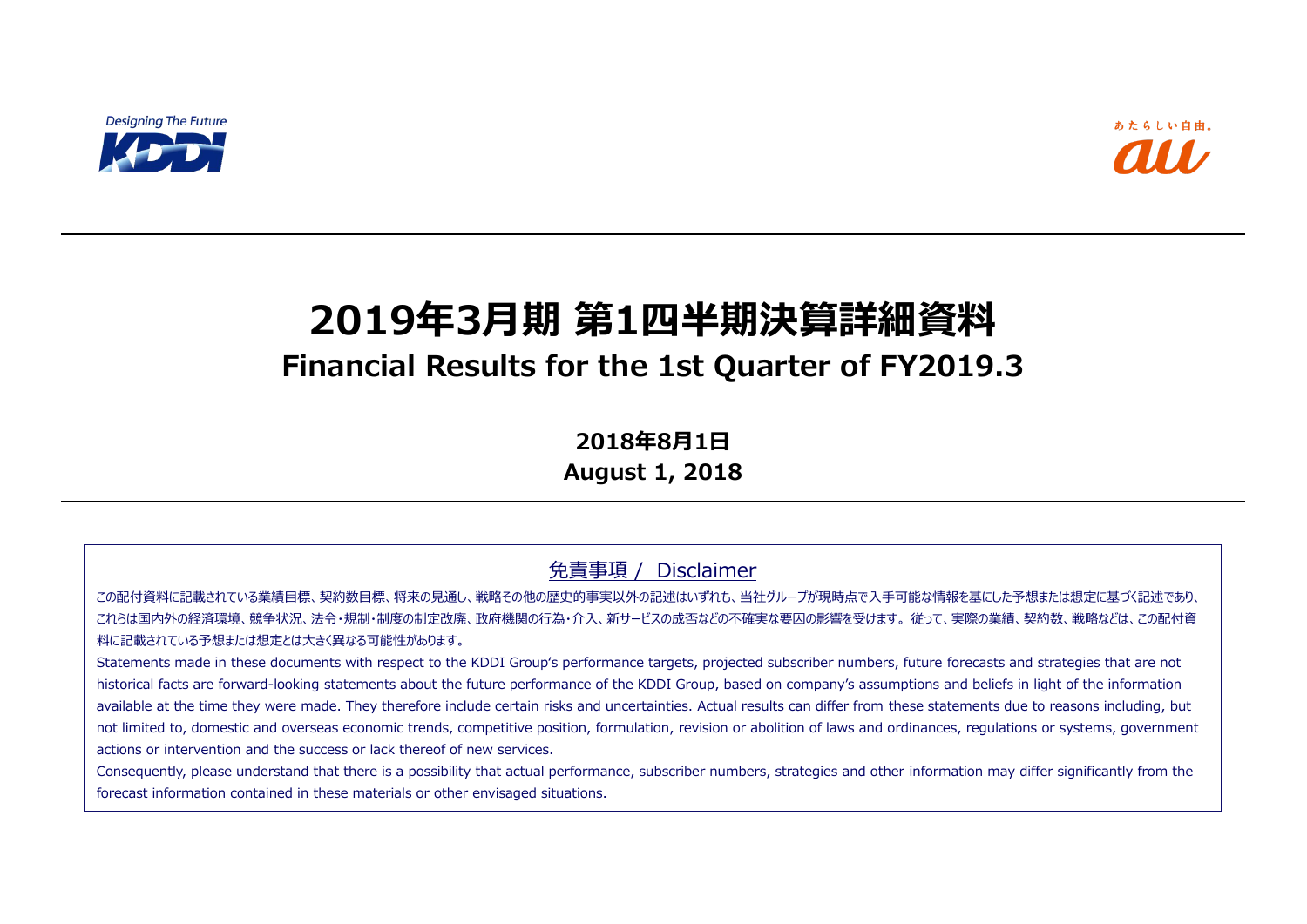# **決算概要(連結ベース) / Financial Results Summary (Consolidated)**

#### **Unit: 百万円 / Millions of Yen**

|                                                                                   |           |           |           |           |                        |           |    |          |           |                    | Unit: 百万円 / Millions of Yen       |                        |
|-----------------------------------------------------------------------------------|-----------|-----------|-----------|-----------|------------------------|-----------|----|----------|-----------|--------------------|-----------------------------------|------------------------|
| 連結<br>FY2018.3<br>FY2019.3                                                        |           |           |           |           |                        |           |    | FY2019.3 |           |                    |                                   |                        |
| <b>Consolidated Statement</b>                                                     | <b>1Q</b> | 2Q        | 3Q        | <b>4Q</b> | 通期<br><b>Full-year</b> | <b>1Q</b> | 2Q | 3Q       | <b>4Q</b> | 累計<br><b>Total</b> | 通期予想<br><b>Full-year Forecast</b> | 進捗率<br><b>Progress</b> |
| 売上高<br><b>Operating revenue</b>                                                   | 1,198,666 | 1,217,404 | 1,344,003 | 1,281,905 | 5,041,978              | 1,221,716 |    |          |           | 1,221,716          | 5,150,000                         | 23.7%                  |
| 営業利益<br><b>Operating income</b>                                                   | 281,414   | 261,122   | 271,235   | 149,022   | 962,793                | 288,862   |    |          |           | 288,862            | 1,020,000                         | 28.3%                  |
| 営業利益率<br>Operating margin                                                         | 23.5%     | 21.4%     | 20.2%     | 11.6%     | 19.1%                  | 23.6%     |    |          |           | 23.6%              | 19.8%                             |                        |
| 親会社の所有者に帰属する当期利益<br>Profit for the period attributable to<br>owners of the parent | 173,474   | 155,970   | 161,114   | 81,970    | 572,528                | 178,666   |    |          |           | 178,666            | 620,000                           | 28.8%                  |
| フリーキャッシュフロー<br>Free cash flows                                                    | 55,062    | 306,230   | $-5,273$  | 71,539    | 427,558                | 22,730    |    |          |           | 22,730             | 260,000                           |                        |
| 減価償却費及び償却費<br>Depreciation and amortization                                       | 137,562   | 136,730   | 136,681   | 135,635   | 546,609                | 139,542   |    |          |           | 139,542            | 560,000                           | 24.9%                  |
| 固定資産除却費<br><b>Retirement of fixed assets</b>                                      | 5,536     | 7,517     | 6,073     | 18,466    | 37,591                 | 1,958     |    |          |           | 1,958              | 10,000                            | 19.6%                  |
| 設備投資額(支払)<br>Capex (cash flow basis)                                              | 124,040   | 122,135   | 138,983   | 175,673   | 560,831                | 168,095   |    |          |           | 168,095            | 570,000                           | 29.5%                  |
| <b>EBITDA</b>                                                                     | 424,512   | 405,432   | 413,989   | 316,128   | 1,560,061              | 430,362   |    |          |           | 430,362            | 1,590,000                         | 27.1%                  |
| EBITDAマージン<br><b>EBITDA margin</b>                                                | 35.4%     | 33.3%     | 30.8%     | 24.7%     | 30.9%                  | 35.2%     |    |          |           | 35.2%              | 30.9%                             |                        |

| 連結                                                                                      |                    |                    | FY2018.3                 |                  |                         |                    | FY2019.3                 |                         | 19年3月末 予想       |
|-----------------------------------------------------------------------------------------|--------------------|--------------------|--------------------------|------------------|-------------------------|--------------------|--------------------------|-------------------------|-----------------|
| <b>Consolidated Statement</b>                                                           | 17年6月末<br>$Jun-17$ | 17年9月末<br>$Sep-17$ | 17年12月末<br><b>Dec-17</b> | 18年3月末<br>Mar-18 | 18年6月末<br><b>Jun-18</b> | 18年9月末<br>$Sep-18$ | 18年12月末<br><b>Dec-18</b> | 19年3月末<br><b>Mar-19</b> | Mar-19 Forecast |
| 資産<br>Total assets                                                                      | 6,122,912          | 6,294,597          | 6,402,144                | 6,574,555        | 6,771,125               |                    |                          |                         |                 |
| 資本<br>Total equity                                                                      | 3,856,301          | 3,992,862          | 4,081,511                | 4,131,257        | 4,400,261               |                    |                          |                         |                 |
| 親会社所有者帰属持分比率<br>Ratio of equity attributable<br>to owners of the parent to total assets | 58.6%              | 58.5%              | 58.5%                    | 57.4%            | 59.5%                   |                    |                          |                         |                 |
| 1株当たり親会社所有者帰属持分(円)<br>Equity per share attributable<br>to owners of the parent          | ¥1,466             | ¥1,520             | ¥1,545                   | ¥1,569           | ¥1,674                  |                    |                          |                         |                 |
| 有利子負債残高<br>Interest-bearing debt                                                        | 1,205,280          | 1,092,359          | 1,114,152                | 1,118,616        | 1,222,452               |                    |                          |                         |                 |
| 現預金控除後<br>Net debt                                                                      | 1,063,629          | 816,989            | 932,430                  | 917,782          | 1,053,869               |                    |                          |                         |                 |
| Debt/EBITDA (倍)<br>Debt/EBITDA ratio                                                    |                    | $\blacksquare$     | $\blacksquare$           | 0.72             | $\blacksquare$          |                    |                          |                         |                 |
| <b>D/E レシオ (倍)</b><br>Debt/Equity ratio                                                 | 0.34               | 0.30               | 0.30                     | 0.30             | 0.30                    |                    |                          |                         |                 |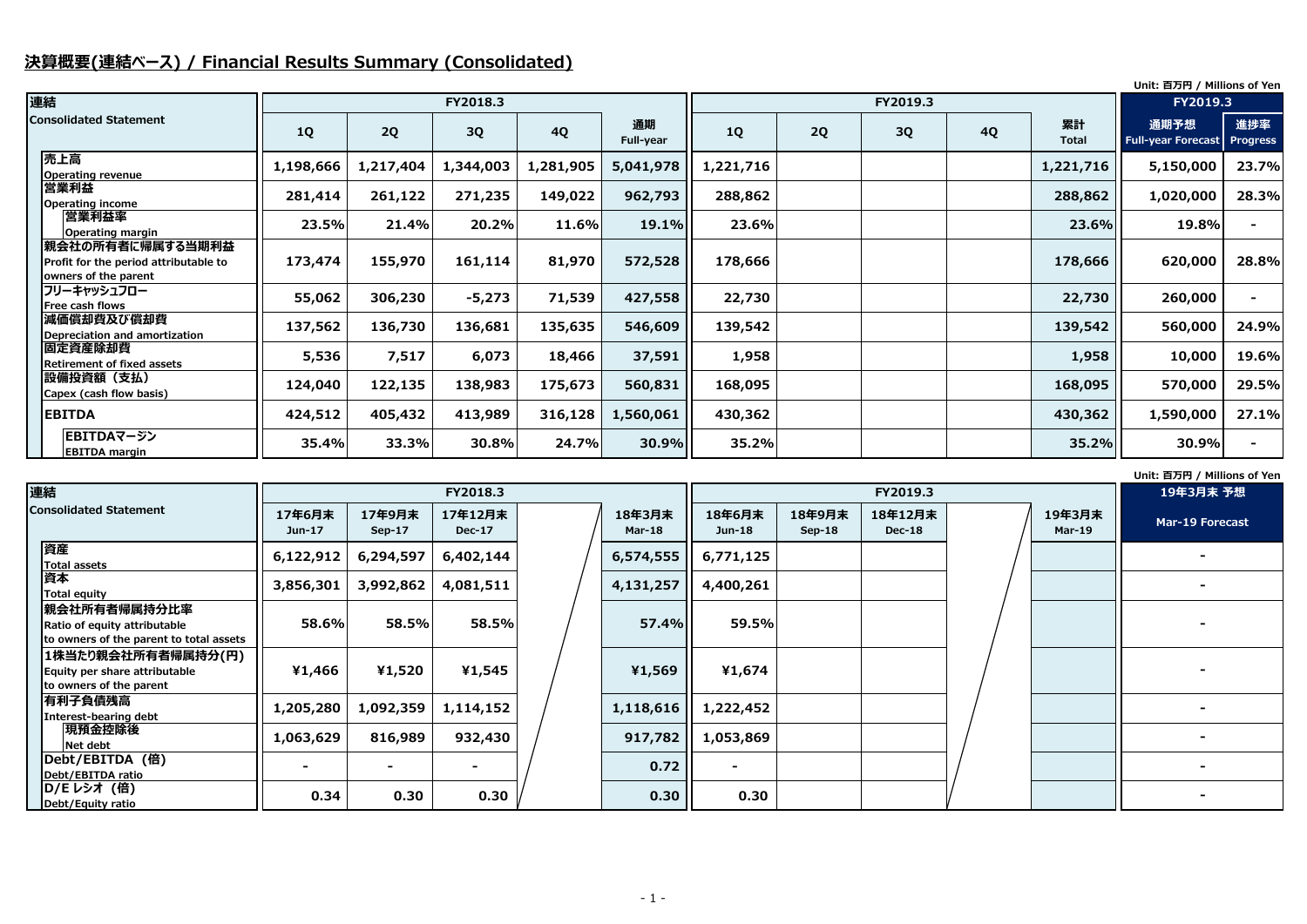# **決算概要(パーソナル) / Financial Results Summary (Personal Services)**

|               |                                                         |           |         |           |           |                        |         |    |          |           |                    | Unit: 百万円 / Millions of Yen       |                        |
|---------------|---------------------------------------------------------|-----------|---------|-----------|-----------|------------------------|---------|----|----------|-----------|--------------------|-----------------------------------|------------------------|
|               | パーソナルセグメント                                              |           |         | FY2018.3  |           |                        |         |    | FY2019.3 |           |                    | FY2019.3                          |                        |
|               | <b>Personal Services segment</b>                        | <b>1Q</b> | 2Q      | 3Q        | <b>4Q</b> | 通期<br><b>Full-year</b> | 1Q      | 2Q | 3Q       | <b>4Q</b> | 累計<br><b>Total</b> | 通期予想<br><b>Full-year Forecast</b> | 進捗率<br><b>Progress</b> |
| 売上高           | Operating revenue                                       | 919,443   | 943,732 | 1,052,390 | 984,040   | 3,899,605              | 936,746 |    |          |           | 936,746            | 4,000,000                         | 23.4%                  |
|               | グループ外売上 (外部顧客への売上高)<br>Revenue from external customers  | 894,521   | 917,748 | 1,025,622 | 955,389   | 3,793,280              | 911,130 |    |          |           | 911,130            | 3,900,000                         | 23.4%                  |
|               | モバイル通信料収入<br>Mobile communications revenues             | 453,260   | 451,528 | 446,400   | 436,634   | 1,787,822              | 442,079 |    |          |           | 442,079            | 1,759,000                         | 25.1%                  |
|               | au通信ARPA収入<br>au ARPA revenues                          | 448,528   | 445,861 | 439,548   | 428,457   | 1,762,394              | 432,301 |    |          |           | 432,301            | 1,710,000                         | 25.3%                  |
|               | MVNO収入<br><b>MVNO revenues</b>                          | 4,732     | 5,667   | 6,852     | 8,177     | 25,429                 | 9,778   |    |          |           | 9,778              | 49,000                            | 20.0%                  |
|               | 固定通信料収入<br><b>Fixed-line communications revenues</b>    | 193,502   | 205,661 | 200,390   | 200,549   | 800,102                | 198,384 |    |          |           | 198,384            | 790,000                           | 25.1%                  |
|               | 端末販売収入、修理収入等<br>Handset revenues, repair revenues, etc. | 192,339   | 206,001 | 317,237   | 248,544   | 964,120                | 201,740 |    |          |           | 201,740            | 1,081,000                         | 18.7%                  |
|               | その他<br><b>Others</b>                                    | 55,420    | 54,558  | 61,595    | 69,663    | 241,236                | 68,928  |    |          |           | 68,928             | 270,000                           | 25.5%                  |
|               | セグメント間売上<br>Inter-segment revenue or transfers          | 24,922    | 25,984  | 26,768    | 28,651    | 106,325                | 25,616  |    |          |           | 25,616             | 100,000                           | 25.6%                  |
| 営業利益          | <b>Operating income</b>                                 | 222,064   | 200,027 | 203,792   | 107,048   | 732,931                | 219,517 |    |          |           | 219,517            | 770,000                           | 28.5%                  |
|               | 減価償却費及び償却費<br>Depreciation and amortization             | 117,931   | 117,321 | 117,124   | 116,108   | 468,485                | 119,969 |    |          |           | 119,969            | 480,000                           | 25.0%                  |
|               | 固定資産除却費<br><b>Retirement of fixed assets</b>            | 5,265     | 7,264   | 5,750     | 17,059    | 35,337                 | 1,819   |    |          |           | 1,819              | 10,000                            | 18.2%                  |
| <b>EBITDA</b> |                                                         | 345,260   | 324,611 | 326,667   | 251,290   | 1,247,828              | 341,304 |    |          |           | 341,304            | 1,260,000                         | 27.1%                  |
|               | EBITDAマージン<br><b>EBITDA</b> margin                      | 37.6%     | 34.4%   | 31.0%     | 25.5%     | 32.0%                  | 36.4%   |    |          |           | 36.4%              | 31.5%                             |                        |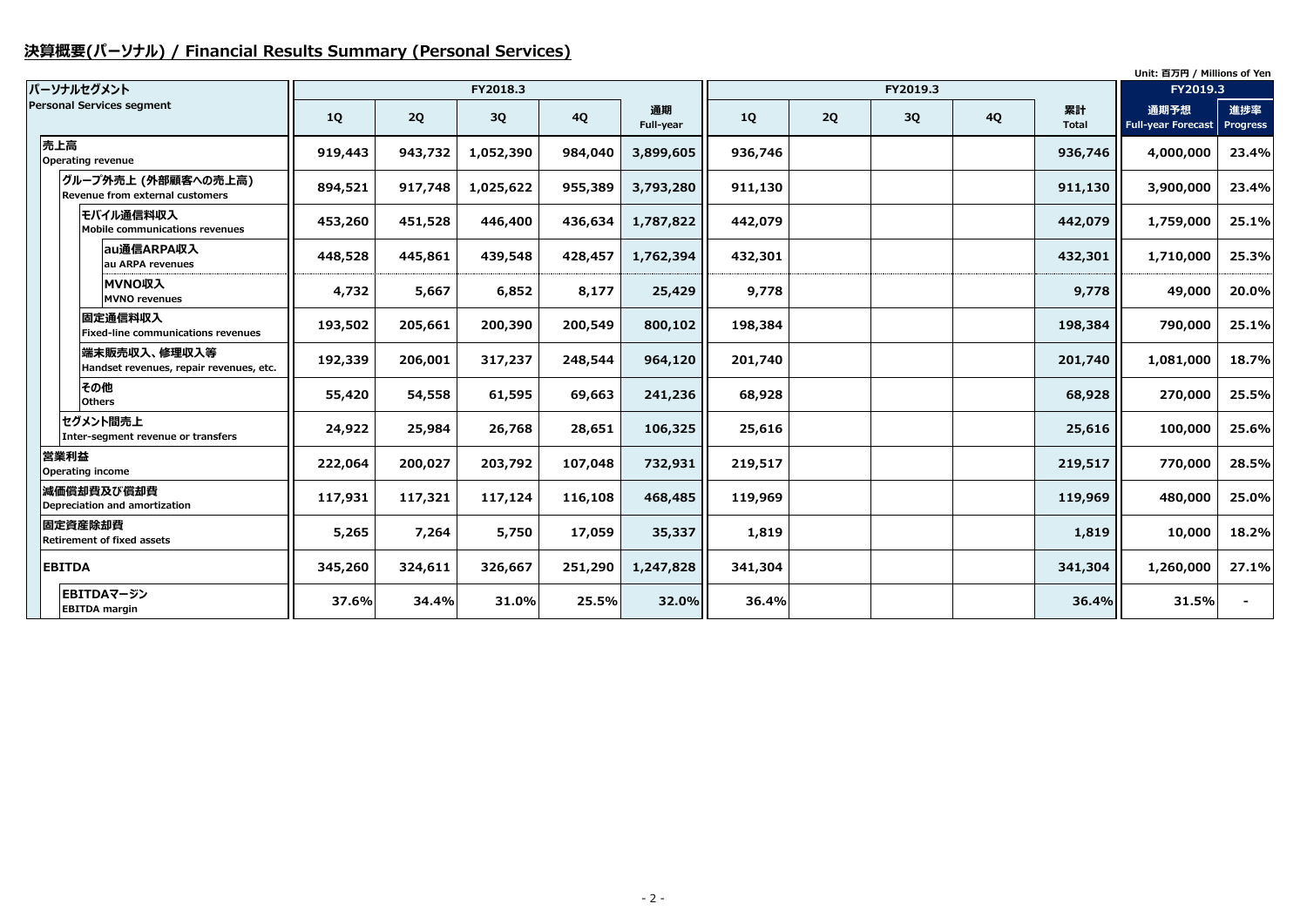### **決算概要(ライフデザイン / ビジネス) / Financial Results Summary (Life Design Services / Business Services)**

|                                                               |         |         |          |           |                 |           |    |           |           |                    | Unit: 百万円 / Millions of Yen       |                        |
|---------------------------------------------------------------|---------|---------|----------|-----------|-----------------|-----------|----|-----------|-----------|--------------------|-----------------------------------|------------------------|
| ライフデザインセグメント *1 *2                                            |         |         | FY2018.3 |           |                 |           |    | FY2019.3  |           |                    | FY2019.3                          |                        |
| Life Design Services segment                                  | 1Q      | 2Q      | 3Q       | <b>4Q</b> | 通期<br>Full-year | <b>1Q</b> | 2Q | <b>3Q</b> | <b>4Q</b> | 累計<br><b>Total</b> | 通期予想<br><b>Full-year Forecast</b> | 進捗率<br><b>Progress</b> |
| 売上高<br><b>Operating revenue</b>                               | 122,456 | 124,363 | 140,582  | 134,336   | 521,736         | 127,135   |    |           |           | 127,135            | 590,000                           | 21.5%                  |
| グループ外売上 (外部顧客への売上高)<br><b>Revenue from external customers</b> | 96,074  | 95,477  | 108,943  | 102,379   | 402,873         | 97,885    |    |           |           | 97,885             | 468,000                           | 20.9%                  |
| <b>付加価値ARPA収入</b><br><b>Value-added ARPA revenues</b>         | 42,131  | 42,213  | 43,828   | 46,611    | 174,784         | 48,838    |    |           |           | 48,838             | 206,000                           | 23.7%                  |
| その他<br><b>Others</b>                                          | 53,943  | 53,264  | 65,115   | 55,768    | 228,090         | 49,048    |    |           |           | 49,048             | 262,000                           | 18.7%                  |
| セグメント間売上<br>Inter-segment revenue or transfers                | 26,382  | 28,885  | 31,639   | 31,957    | 118,863         | 29,249    |    |           |           | 29,249             | 122,000                           | 24.0%                  |
| 営業利益<br><b>Operating income</b>                               | 26,412  | 24,694  | 31,101   | 21,838    | 104,045         | 27,432    |    |           |           | 27,432             | 115,000                           | 23.9%                  |
| 減価償却費及び償却費<br><b>Depreciation and amortization</b>            | 5,367   | 5,313   | 5,502    | 5,676     | 21,859          | 5,735     |    |           |           | 5,735              | 26,000                            | 22.1%                  |
| 固定資産除却費<br><b>Retirement of fixed assets</b>                  | 37      | 85      | 64       | 500       | 686             | 47        |    |           |           | 47                 |                                   |                        |
| <b>EBITDA</b>                                                 | 31,816  | 30,093  | 36,668   | 29,002    | 127,578         | 33,214    |    |           |           | 33,214             | 141,000                           | 23.6%                  |
| EBITDAマージン<br><b>EBITDA</b> margin                            | 26.0%   | 24.2%   | 26.1%    | 21.6%     | 24.5%           | 26.1%     |    |           |           | 26.1%              | 23.9%                             |                        |
|                                                               |         |         |          |           |                 |           |    |           |           |                    | Unit: 百万円 / Millions of Yen       |                        |
| $12 \times 4 = 14$ $H_1$ $I \times 1$                         |         |         | T1222222 |           |                 |           |    | F1120100  |           |                    | F1222422                          |                        |

**\*1 19年3月期より、「バリューセグメント」の名称を「ライフデザインセグメント」へ変更しております / From FY2019.3, segment name of "Value Services segment" has been changed to "Life Design Services segment."**

| ビジネスセグメント                                               |         |         | FY2018.3 |           |                 | FY2019.3 |    |    |           |                    | FY2019.3                                   |       |
|---------------------------------------------------------|---------|---------|----------|-----------|-----------------|----------|----|----|-----------|--------------------|--------------------------------------------|-------|
| <b>Business Services segment</b>                        | 1Q      | 2Q      | 3Q       | <b>4Q</b> | 通期<br>Full-year | 1Q       | 2Q | 3Q | <b>4Q</b> | 累計<br><b>Total</b> | 通期予想<br><b>Full-year Forecast Progress</b> | 進捗率   |
| 売上高<br><b>Operating revenue</b>                         | 174,869 | 184,169 | 184,584  | 206,349   | 749,971         | 189,186  |    |    |           | 189,186            | 780,000                                    | 24.3% |
| グループ外売上 (外部顧客への売上高) <br>Revenue from external customers | 142,654 | 138,300 | 145,109  | 164,990   | 591,053         | 148,182  |    |    |           | 148,182            | 610,000                                    | 24.3% |
| モバイル<br><b>Mobile</b>                                   | 55,506  | 56,823  | 57,697   | 63,080    | 233,107         | 57,714   |    |    |           | 57,714             | 235,000                                    | 24.6% |
| 固定<br><b>Fixed-line</b>                                 | 68,138  | 60,598  | 65,246   | 75,970    | 269,952         | 67,058   |    |    |           | 67,058             | 272,000                                    | 24.7% |
| その他<br><b>Others</b>                                    | 19,009  | 20,879  | 22,166   | 25,940    | 87,994          | 23,409   |    |    |           | 23,409             | 103,000                                    | 22.7% |
| セグメント間売上<br>Inter-segment revenue or transfers          | 32,215  | 45,868  | 39,476   | 41,359    | 158,918         | 41,005   |    |    |           | 41,005             | 170,000                                    | 24.1% |
| 営業利益<br><b>Operating income</b>                         | 23,622  | 24,759  | 23,692   | 12,394    | 84,467          | 26,501   |    |    |           | 26,501             | 93,000                                     | 28.5% |
| 減価償却費及び償却費<br>Depreciation and amortization             | 11,666  | 11,595  | 11,430   | 11,498    | 46,189          | 11,353   |    |    |           | 11,353             | 46,000                                     | 24.7% |
| 固定資産除却費<br><b>Retirement of fixed assets</b>            | 230     | 151     | 165      | 831       | 1,377           | 91       |    |    |           | 91                 | 1,000                                      | 9.1%  |
| <b>EBITDA</b>                                           | 35,519  | 36,568  | 35,287   | 25,623    | 132,997         | 37,944   |    |    |           | 37,944             | 140,000                                    | 27.1% |
| EBITDAマージン<br><b>EBITDA</b> margin                      | 20.3%   | 19.9%   | 19.1%    | 12.4%     | 17.7%           | 20.1%    |    |    |           | 20.1%              | 17.9%                                      |       |

**\*2 19年3月期より、持分法適用関連会社のエナリスを「その他」から「ライフデザインセグメント」へ移管しております。これに伴い、18年3月期について、組替後の実績に変更しております From FY2019.3, ENERES, an equity-method affiliate company, has been transferred to "Life Design Services segment" from "Others." In accordance with this transfer, stated figures for FY2018.3 retroactively reflect reclassification of segment.**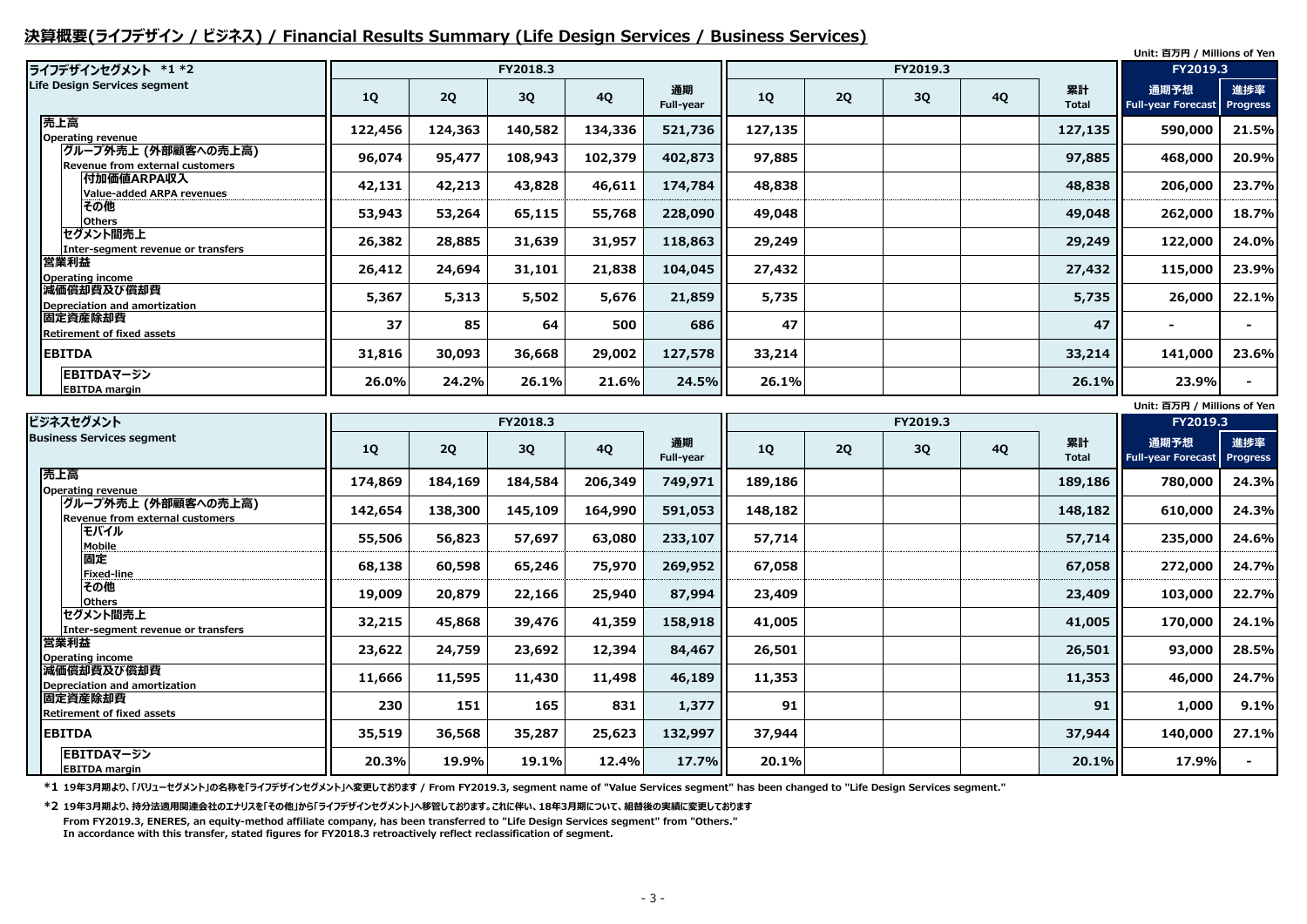# **決算概要(グローバル / その他) / Financial Results Summary (Global Services / Others)**

**Unit: 百万円 / Millions of Yen**

#### **Unit: 百万円 / Millions of Yen**

| グローバルセグメント                                              |           | FY2019.3<br>FY2018.3 |          |           |                        |                |    |    | <b>FY2019.3</b> |                    |                                            |       |
|---------------------------------------------------------|-----------|----------------------|----------|-----------|------------------------|----------------|----|----|-----------------|--------------------|--------------------------------------------|-------|
| <b>Global Services segment</b>                          | <b>1Q</b> | 2Q                   | 3Q       | <b>4Q</b> | 通期<br><b>Full-year</b> | <b>1Q</b>      | 2Q | 3Q | <b>4Q</b>       | 累計<br><b>Total</b> | 通期予想<br><b>Full-year Forecast Progress</b> | 進捗率   |
| 売上高<br><b>Operating revenue</b>                         | 66,181    | 64,831               | 60,708   | 56,981    | 248,702                | 65,203         |    |    |                 | 65,203             | 190,000                                    | 34.3% |
| グループ外売上 (外部顧客への売上高) <br>Revenue from external customers | 58,927    | 58,211               | 53,431   | 49,930    | 220,499                | 58,495         |    |    |                 | 58,495             | 164,000                                    | 35.7% |
| セグメント間売上<br>Inter-segment revenue or transfers          | 7,255     | 6,621                | 7,277    | 7,050     | 28,203                 | 6,708          |    |    |                 | 6,708              | 26,000                                     | 25.8% |
| 営業利益<br><b>Operating income</b>                         | 7,231     | 8,776                | 9,101    | 6,799     | 31,907                 | 14,222         |    |    |                 | 14,222             | 34,000                                     | 41.8% |
| 減価償却費及び償却費<br>Depreciation and amortization             | 3,053     | 2,987                | 2,970    | 2,664     | 11,674                 | 2,912          |    |    |                 | 2,912              | 12,000                                     | 24.3% |
| 固定資産除却費<br><b>Retirement of fixed assets</b>            | 4         | 16                   | 91       | 75        | 186                    | $\overline{2}$ |    |    |                 |                    |                                            |       |
| <b>EBITDA</b>                                           | 10,288    | 11,779               | 12,162   | 9,578     | 43,807                 | 17,136         |    |    |                 | 17,136             | 46,000                                     | 37.3% |
| EBITDAマージン<br><b>EBITDA margin</b>                      | 15.5%     | 18.2%                | $20.0\%$ | 16.8%     | 17.6%                  | 26.3%          |    |    |                 | 26.3%              | 24.2%                                      |       |

**\* 19年3月期より、持分法適用関連会社のエナリスを「その他」から「ライフデザインセグメント」へ移管しております。これに伴い、18年3月期について、組替後の実績に変更しております From FY2019.3, ENERES, an equity-method affiliate company, has been transferred to "Life Design Services segment" from "Others." In accordance with this transfer, stated figures for FY2018.3 retroactively reflect reclassification of segment.**

| <b>その他*</b>                                            |             |        | FY2018.3 |                |                        |             |    | FY2019.3 |           |                    | FY2019.3                               |    |
|--------------------------------------------------------|-------------|--------|----------|----------------|------------------------|-------------|----|----------|-----------|--------------------|----------------------------------------|----|
| <b>Others</b>                                          | <b>1Q</b>   | 2Q     | 3Q       | <b>4Q</b>      | 通期<br><b>Full-year</b> | 1Q          | 2Q | 3Q       | <b>4Q</b> | 累計<br><b>Total</b> | 通期予想<br><b>Full-year Forecast Prog</b> | 進抄 |
| 売上高<br><b>Operating revenue</b>                        | 21,935      | 24,711 | 27,964   | 30,662         | 105,273                | 22,107      |    |          |           | 22,107             |                                        |    |
| グループ外売上 (外部顧客への売上高)<br>Revenue from external customers | 6,490       | 7,668  | 10,898   | 9,217          | 34,273                 | 6,024       |    |          |           | 6,024              | $\overline{\phantom{0}}$               |    |
| セグメント間売上<br>Inter-segment revenue or transfers         | 15,445      | 17,043 | 17,066   | 21,446         | 71,000                 | 16,083      |    |          |           | 16,083             | $\blacksquare$                         |    |
| 営業利益<br><b>Operating income</b>                        | 2,651       | 2,745  | 3,504    | 1,324          | 10,224                 | 1,085       |    |          |           | 1,085              | $\overline{\phantom{a}}$               |    |
| 減価償却費及び償却費<br>Depreciation and amortization            | 266         | 255    | 402      | 451            | 1,374                  | 376         |    |          |           | 376                |                                        |    |
| 固定資産除却費<br><b>Retirement of fixed assets</b>           | $\mathbf 0$ |        |          | $\overline{2}$ |                        | $\mathbf 0$ |    |          |           | $\mathbf{0}$       | $\overline{\phantom{0}}$               |    |
| <b>EBITDA</b>                                          | 2,917       | 3,001  | 3,909    | 1,779          | 11,605                 | 1,461       |    |          |           | 1,461              | $\overline{\phantom{a}}$               |    |
| EBITDAマージン<br><b>EBITDA margin</b>                     | 13.3%       | 12.1%  | 14.0%    | 5.8%           | 11.0%                  | 6.6%        |    |          |           | 6.6%               | $\blacksquare$                         |    |

|                  | FY2019.3                          |                        |
|------------------|-----------------------------------|------------------------|
| 错<br>otal        | 通期予想<br><b>Full-year Forecast</b> | 進捗率<br><b>Progress</b> |
| 2,107            |                                   |                        |
| 5,024            |                                   |                        |
| 5,083            |                                   |                        |
| L,085            |                                   |                        |
| 376              |                                   |                        |
| $\boldsymbol{0}$ |                                   |                        |
| L,461            |                                   |                        |
| 6.6%             |                                   |                        |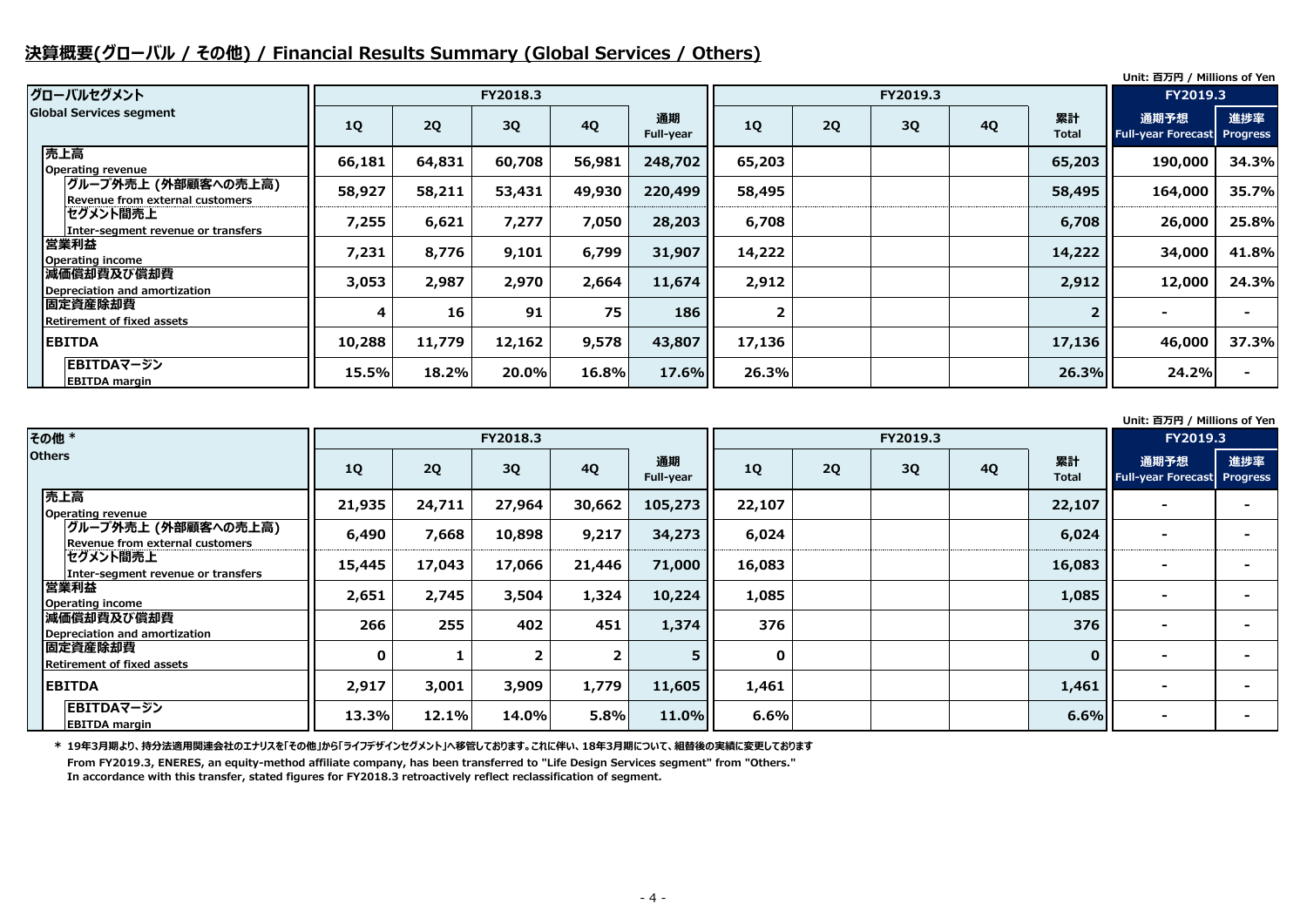### **主要オペレーションデータ / Major Operational Data**

**連結 / Consolidated basis**

#### **パーソナルセグメント・ライフデザインセグメント / Personal Services segment・Life Design Services segment**

| 累計契約数                   |                             |                |                    |                    | FY2018.3                 |                  |                    |                    | FY2019.3                 |                         | 19年3月末 予想                        |
|-------------------------|-----------------------------|----------------|--------------------|--------------------|--------------------------|------------------|--------------------|--------------------|--------------------------|-------------------------|----------------------------------|
| <b>Subscriptions</b>    |                             |                | 17年6月末<br>$Jun-17$ | 17年9月末<br>$Sep-17$ | 17年12月末<br><b>Dec-17</b> | 18年3月末<br>Mar-18 | 18年6月末<br>$Jun-18$ | 18年9月末<br>$Sep-18$ | 18年12月末<br><b>Dec-18</b> | 19年3月末<br><b>Mar-19</b> | <b>Mar-19</b><br><b>Forecast</b> |
| モバイル                    | au累計契約数<br>au subscriptions | (千契約/Thousand) | 49,109             | 49,665             | 50,638                   | 52,283           | 52,891             |                    |                          |                         | 55,430                           |
| Mobile                  | <b>UQ WIMAX</b>             | (千契約/Thousand) | 25,871             | 27,104             | 28,154                   | 29,334           | 30,106             |                    |                          |                         |                                  |
| 固定<br><b>Fixed-line</b> | <b>FTTH *1</b>              | (千回線/Thousand) | 4,196              | 4,264              | 4,325                    | 4,377            | 4,421              |                    |                          |                         | 4,400                            |

**\*1 auひかり+コミュファ光+auひかりちゅら(OCT)+ひかりJ+BIGLOBE光など / au HIKARI+Commuf@-hikari+au HIKARI Chura(OCT)+HIKARI J+BIGLOBE HIKARI and others**

**\*2 18年3月末の数値を訂正しております / The figures of Mar-18 have been changed.**

| 累計契約数                |                   |                                                                       |                       |                  |                         | FY2018.3                 |                         |                  |                         | FY2019.3                 |  |                         | 19年3月末 予想                        |
|----------------------|-------------------|-----------------------------------------------------------------------|-----------------------|------------------|-------------------------|--------------------------|-------------------------|------------------|-------------------------|--------------------------|--|-------------------------|----------------------------------|
| <b>Subscriptions</b> |                   |                                                                       |                       | 17年6月末<br>Jun-17 | 17年9月末<br><b>Sep-17</b> | 17年12月末<br><b>Dec-17</b> | 18年3月末<br><b>Mar-18</b> | 18年6月末<br>Jun-18 | 18年9月末<br><b>Sep-18</b> | 18年12月末<br><b>Dec-18</b> |  | 19年3月末<br><b>Mar-19</b> | <b>Mar-19</b><br><b>Forecast</b> |
|                      |                   | au累計契約数<br>au subscriptions                                           | (千契約/Thousand)        | 38,883           | 39,014                  | 39,258                   | 39,572                  | 39,651           |                         |                          |  |                         | 39,922                           |
|                      |                   | スマートフォン浸透率<br>au smartphone penetration rate                          | (%)                   | 62.8             | 63.8                    | 64.7                     | 66.0                    | 66.9             |                         |                          |  |                         |                                  |
| モバイル<br>Mobile       | <b>Mobile IDs</b> | モバイルID数*2                                                             | ( <i>千</i> /Thousand) | 26,026           | 26,083                  | 26,236                   | 26,464                  | 26,596           |                         |                          |  |                         | 26,850                           |
|                      |                   | au契約者数<br>au accounts                                                 | (千人/Thousand)         | 24,956           | 24,817                  | 24,737                   | 24,691                  | 24,626           |                         |                          |  |                         | 24,200                           |
|                      |                   | MVNO契約数 *2<br><b>MVNO</b> subscriptions                               | (千契約/Thousand)        | 1,070            | 1,265                   | 1,498                    | 1,773                   | 1,970            |                         |                          |  |                         | 2,650                            |
|                      | FTTH *1           |                                                                       | (千回線/Thousand)        | 4,129            | 4,196                   | 4,257                    | 4,308                   | 4,352            |                         |                          |  |                         | 4,350                            |
| 固定                   |                   | RGU対象世帯数<br>Households applicable to RGU                              | (千世帯/Thousand)        | 5,333            | 5,343                   | 5,368                    | 5,382                   | 5,432            |                         |                          |  |                         |                                  |
| <b>Fixed-line</b>    |                   | <b>CATV RGU</b>                                                       | (FRGU/Thousand)       | 11,044           | 11,073                  | 11,132                   | 11,155                  | 11,236           |                         |                          |  |                         |                                  |
|                      |                   | バンドル率<br><b>Bundle ratio</b>                                          | (サービス/Services)       | 2.07             | 2.07                    | 2.07                     | 2.07                    | 2.07             |                         |                          |  |                         |                                  |
| au スマートバリュー          |                   | au契約数<br>au subscriptions                                             | (千契約/Thousand)        | 12,790           | 13,020                  | 13,300                   | 13,650                  | 13,800           |                         |                          |  |                         |                                  |
| au Smart Value       |                   | 世帯数<br>Households                                                     | (千世帯/Thousand)        | 6,330            | 6,470                   | 6,630                    | 6,770                   | 6,850            |                         |                          |  |                         |                                  |
|                      |                   | auスマートパス / auスマートパスプレミアム<br>au Smart Pass / au Smart Pass Premium     | (千会員/Thousand)        | 15,290           | 15,340                  | 15,420                   | 15,530                  | 15,460           |                         |                          |  |                         |                                  |
|                      |                   | au WALLET プリペイドカード + クレジットカード *3<br>au WALLET Prepaid and Credit Card | (千枚/Thousand)         | 21,300           | 21,800                  | 22,400                   | 23,100                  | 23,600           |                         |                          |  |                         |                                  |

**\*3 有効発行枚数 / Number of valid cards**

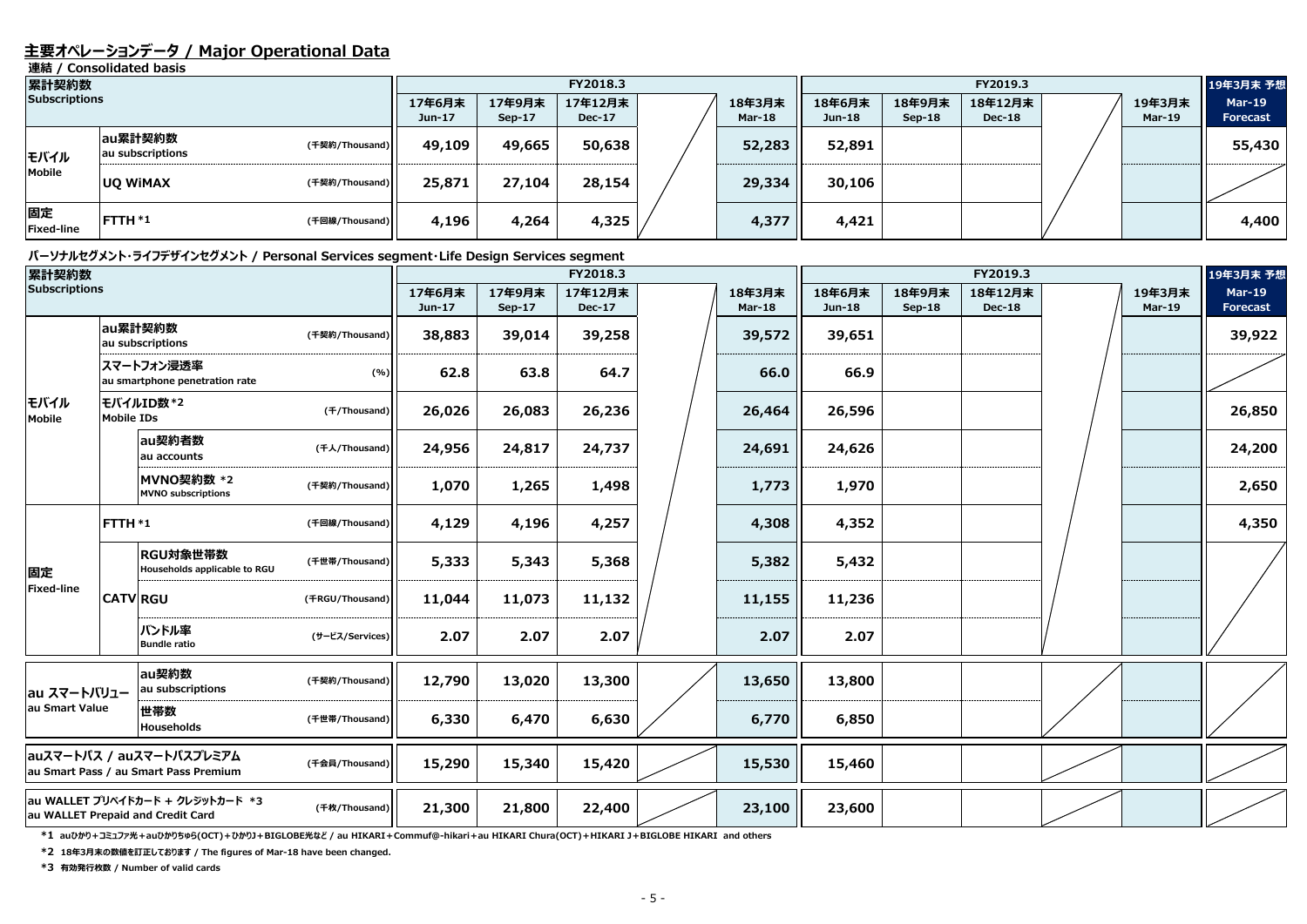## **主要オペレーションデータ / Major Operational Data**

**パーソナルセグメント・ライフデザインセグメント / Personal Services segment・Life Design Services segment**

| 各種指標                                                    |                                          |                       |           |                | FY2018.3 |                |                 |           |    | FY2019.3 |           |                    | FY2019.3                          |
|---------------------------------------------------------|------------------------------------------|-----------------------|-----------|----------------|----------|----------------|-----------------|-----------|----|----------|-----------|--------------------|-----------------------------------|
| <b>Indicators</b>                                       |                                          |                       | <b>1Q</b> | 2Q             | 3Q       | <b>4Q</b>      | 通期<br>Full-year | <b>1Q</b> | 2Q | 3Q       | <b>4Q</b> | 累計<br><b>Total</b> | 通期予想<br><b>Full-year Forecast</b> |
| 総合ARPA<br><b>Total ARPA</b>                             |                                          | (円/Yen)               | 6,530     | 6,540          | 6,500    | 6,410          | 6,500           | 6,500     |    |          |           |                    | 6,550                             |
|                                                         | au通信ARPA<br>au ARPA                      | (H/Yen)               | 5,970     | 5,970          | 5,910    | 5,780          | 5,910           | 5,840     |    |          |           |                    | 5,850                             |
|                                                         | 付加価値ARPA<br>Value-added ARPA             | (円/Yen)               | 560       | 570            | 590      | 630            | 590             | 660       |    |          |           |                    | 700                               |
| au解約率<br>au churn rate                                  |                                          | (% )                  | 0.91      | 0.79           | 0.78     | 0.96           | 0.86            | 0.71      |    |          |           |                    |                                   |
| lau端末販売台数<br>Number of units sold                       |                                          | (千台/Thousand)         | 2,070     | 2,100          | 2,530    | 2,340          | 9,030           | 1,860     |    |          |           | 1,860              | 8,500                             |
|                                                         | うち スマートフォン販売台数<br>of smartphones         | (千台/Thousand)         | 1,600     | 1,700          | 2,210    | 2,000          | 7,520           | 1,610     |    |          |           | 1,610              | 7,300                             |
| au端末出荷台数<br>Number of units shipped                     |                                          | (千台/Thousand)         | 1,810     | 1,970          | 2,830    | 2,250          | 8,860           | 1,760     |    |          |           | 1,760              | 8,500                             |
| au経済圏 流通総額                                              | au Economic Zone Gross Merchandise Value | (十億円/Billions of Yen) | 406       | 443            | 500      | 541            | 1,890           | 561       |    |          |           | 561                | 2,460                             |
|                                                         | au WALLET 決済<br>au WALLET settlement     | (十億円/Billions of Yen) |           |                |          |                | 1,098           |           |    |          |           |                    | 1,460                             |
| au かんたん決済<br>au Carrier Billing<br>その他<br><b>Others</b> | (十億円/Billions of Yen)                    |                       |           |                |          | 401            |                 |           |    |          |           | 450                |                                   |
|                                                         |                                          | (十億円/Billions of Yen) |           | $\blacksquare$ |          | $\blacksquare$ | 390             |           |    |          |           |                    | 550                               |
| au経済圏 売上高<br>au Economic Zone Sales                     | $\ast$                                   | (十億円/Billions of Yen) | 119       | 130            | 148      | 164            | 560             | 144       |    |          |           | 144                | 730                               |

\* ライフデザインセグメントのグループ外売上+パーソナルセグメントのエネルギー、教育等の売上 / Revenue from external customers of Life Design Services segment + revenue from education, energy and others of Personal Services segment